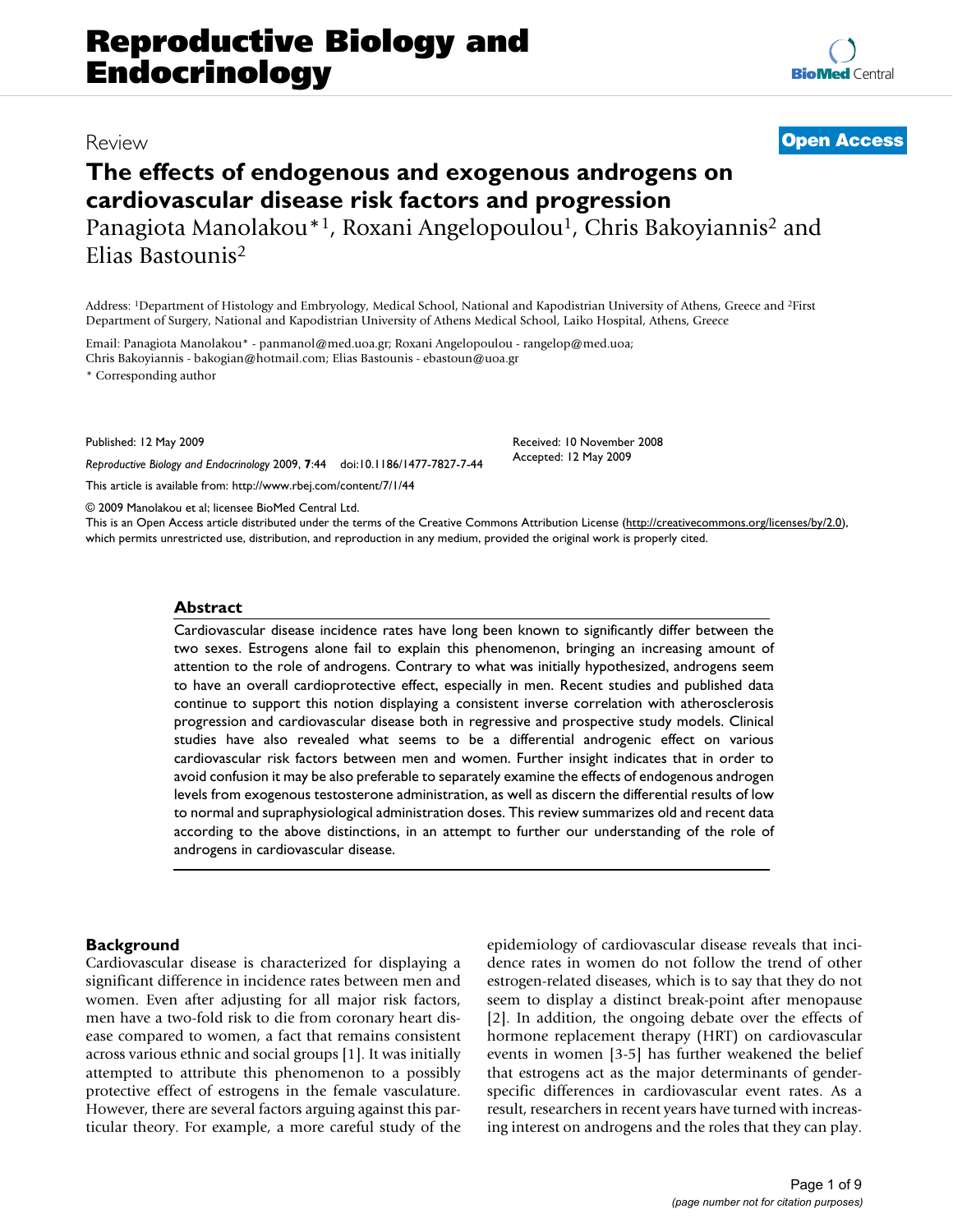Androgens, like most hormones, are partly difficult to study due to their physiological concentration variability. Their serum levels display a circadian and circannual variation [6]. Furthermore, their levels display a steady reduction with age in both men and women [7-14] which can act as a confounding factor and has prompted most studies to include age-adjusted multiple linear regression analysis for their data. Despite these details however, it is becoming increasingly apparent that androgens are inherently influential in many aspects of cardiovascular disease, including both primary pathophysiological mechanisms and contributing major risk factors.

The aim of this review is to summarize recent findings on the effects of androgens on most of the aforementioned components of cardiovascular disease and highlight points of interest that can help shed some light on the controversial findings regarding sex steroids and their effects on the human heart and vasculature.

#### *Androgen levels in men with a history of heart disease*

The most obvious starting point in the quest for examining the role of androgens on cardiovascular disease is looking for differences in androgen levels between healthy men and men that already have a history of heart disease. Based on the assumption that androgens have a deleterious effect on the male cardiovascular system, researchers from as early back as 1979 had tried to detect differences in testosterone levels in men that had recently presented with acute myocardial infarction. Surprisingly enough, it was soon noted that testosterone levels tended to be normal prior to infarction, decreased shortly afterwards and normalized approximately a year later [15].

Later reviews of published data continue to mention that in almost half of the studies examined, men with a history of a coronary artery disease had a higher prevalence of hypoandrogenemia [16-18]. It was thus assumed that low testosterone levels can be considered either a protective factor against myocardial infarction, or a resulting effect from the stress an acute myocardial infarction submits the male organism to.

The possibility of a hitherto unknown protective androgen effect against acute cardiovascular events was initially met with enthusiasm, but a number of prospective cohort studies quickly dashed that hope since none of them could establish the predictive value of testosterone levels for myocardial infarction or stroke after adjusting for other relevant confounding factors [16,17].

The alternative option that low testosterone levels might be a consequence of stress was thus examined more closely. However, this theory could not explain the fact that testosterone levels remained low several months after the occurrence of a myocardial infarction. Furthermore,

while one older study among 55 men claimed that testosterone and free testosterone inversely correlated with the degree of coronary disease after adjusting for age and BMI (body mass index) [18], a more recent one among 90 patients [8] and another among 403 men [12] found no such association. What is even more impressive is that, according to English *et al*, none of their 17 control patients that suffered from severe valvular disease, and were thus under heavy stress from a non-atherosclerotic heart condition, displayed similarly low levels of testosterone. If hypotestosteronemia could be attributed to stress, then one would at least expect testosterone levels to further decrease in more severe cases of coronary disease, which apparently is not the case. Hopefully future research will provide more insight into this small conundrum.

### *Endogenous androgen levels and the progression of atherosclerosis*

Since looking into the level differences in men with an already existing positive history of heart disease could yield no conclusive conjecture, researchers shifted their focus to a more progressive approach of the effects of androgens in the cardiovascular system. Thus, a large number of clinical studies have attempted to investigate the possible effects of endogenous androgen levels on the progression of various atherosclerotic indices, aspiring to reveal their involvement in a more ongoing setting. Unlike in other aspects of androgen action in the vasculature, the resulting data here seem to be more consistent, attributing androgens with a clearly positive influence on atherosclerotic outcomes.

Carotid artery intima-media thickness (IMT) estimated via carotid ultrasonography is one of the most popular markers used to investigate the progression of atherosclerosis. A number of studies focused on correlating carotid ultrasonography results with androgenic hormone measurements seem to have reached similar conclusions. In all cases, subjects located in the higher tertiles for testosterone levels corresponded with statistically significant lower IMT values compared to subjects in the lower testosterone quartiles. Interestingly enough, this finding persisted in both genders and was consistent in all patient groups, including both premenopausal and postmenopausal women, as well as young and old male adults (see Table 1).

In spite of the fact that androgens are not specific for the female gender, or perhaps because of it, their influence in this has been studied in women as well as men. However, there are few studies examining the effects of endogenous androgen levels in premenopausal women. Bernini *et al* observed that, while androstenedione and free testosterone seem to be significantly correlated with carotid IMT measurements even after adjusting for age and other car-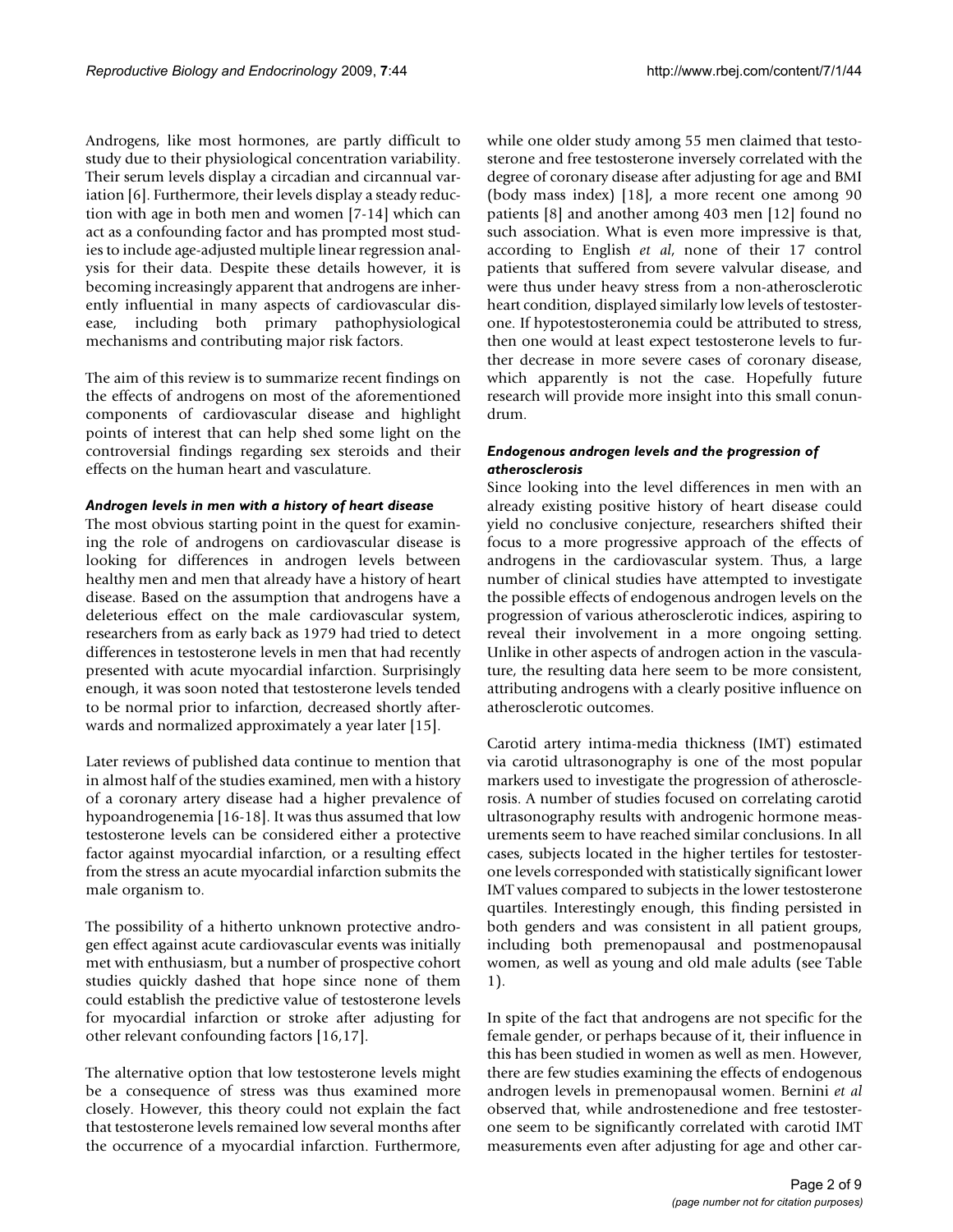|                                                                  | Androgen effects in men            | Androgen effects in women                                                                          |
|------------------------------------------------------------------|------------------------------------|----------------------------------------------------------------------------------------------------|
| Coronary artery atherosclerosis                                  | Negative correlation [8,27]        |                                                                                                    |
| Carotid artery atherosclerosis                                   | Negative correlation [12,14,22-25] | Negative correlation [7,10,19-21]                                                                  |
| Aorta atherosclerosis                                            | Negative correlation [13,26]       | Positive correlation (largely diluted when adjusted for other<br>cardiovascular risk factors) [13] |
| Peripheral vasculature atherosclerosis Negative correlation [24] |                                    |                                                                                                    |

**Table 1: Various studies continue to support that endogenous androgen levels are inversely correlated with the progression of atherosclerosis.**

diovascular factors in postmenopausal women [7,10], this correlation fails to shine through in the group of premenopausal women [7]. Other studies focused on postmenopausal subjects either agreed with these findings [19] or stressed the importance of total testosterone instead of androstenedione and free testosterone [20,21], (see Table 2). None of them however disputed that androgenic hormones inversely correlate with carotid atherosclerosis progression.

Similarly in men, there are several studies that concur in the protective effect of androgens in the progression of atherosclerosis and almost all of them indicate either free serum testosterone or total serum testosterone levels as the major determining factor, even after adjusting for age and other risk factors (see Table 3). These include both population-based cross-sectional [12,22-25] and progressive studies [14], further strengthening their conclusions.

While carotid IMT measurements are indeed very popular, a few studies have focused on atherosclerotic manifestations of the aorta instead. Demirbag *et al* measured the thoracic aorta intima thickness (TAIT) via transesophageal echocardiography (TEE) and validated its negative correlation with total serum testosterone [26]. Hak *et al* investigated mean hormonal levels in relation to aortic atherosclerosis using radiographic detection of calcified deposits in the abdominal aorta as an indicator of the presence of atherosclerotic lesions [13]. Among the 1032

subjects involved (504 men and 528 women), no association was made to dehydroepiandrosterone sulfate (DHEA-S) levels. There was however a clearly negative correlation between severe atherosclerosis and both bioavailable and total testosterone levels in men, which remained even after adjusting for other cardiovascular risk factors. Among women on the other hand, both bioavailable and total testosterone levels seemed to positively correlate with aortic atherosclerosis, but this correlation was diluted after adjusting for other cardiovascular risk factors. This could perhaps be linked to the adverse effect of androgens on the lipid profile in women.

Likewise, English *et al* focused on coronary angiogram results [8], making comparisons between men with ischaemic heart disease (> 75% occlusion in at least one of the major coronary arteries) and control subjects that were either healthy or presented with non-atherosclerotic forms of heart conditions in total a sample of 90 men. This study also indicated a negative correlation between free and bioavailable testosterone, as well as the free androgen index (FAI). After adjusting for age and other risk factors, only the bioavailable testosterone and FAI correlations persevered. These findings were somewhat confirmed by Philips *et al*, who investigated coronary artery disease in men that had not previously exhibited acute ischaemic manifestations and in whom testosterone and free testosterone levels were found to negatively cor-

**Table 2: An overview of the statistically significant negative correlations from various recent study results regarding the effects of endogenous androgen levels on carotid IMT measurements in women.**

| Study                       | Subjects                                                 | DHEA-S | A  |    |     |
|-----------------------------|----------------------------------------------------------|--------|----|----|-----|
|                             |                                                          |        |    |    |     |
| Bernini et al, 1999 [7]     | 101 women                                                | SS     | SS | SS |     |
|                             | - 48 postmenopausal                                      |        | SS | SS |     |
|                             | - 53 premenopausal                                       |        |    |    |     |
| Kiechl et al, 2000 [9]      | 379 women                                                |        |    |    |     |
| Bernini et al, 2001 [10]    | 44 postmenopausal women                                  |        | ß  | SS |     |
| Debing et al, 2007 [19]     | 56 postmenopausal cases and 56 postmenopausal controls   |        | SS | SS | -SS |
| Golden et al, 2002 [20]     | 182 postmenopausal cases and 182 postmenopausal controls |        |    |    | SS  |
| Montalcini et al, 2007 [21] | 101 non-obese postmenopausal women                       |        |    |    | SS  |

DHEA-S = dehydroepiandrosterone sulfate, A = androstenedione, FT = free testosterone, TT = total testosterone, SS = statistically significant, - = no correlation or not-statistically significant correlation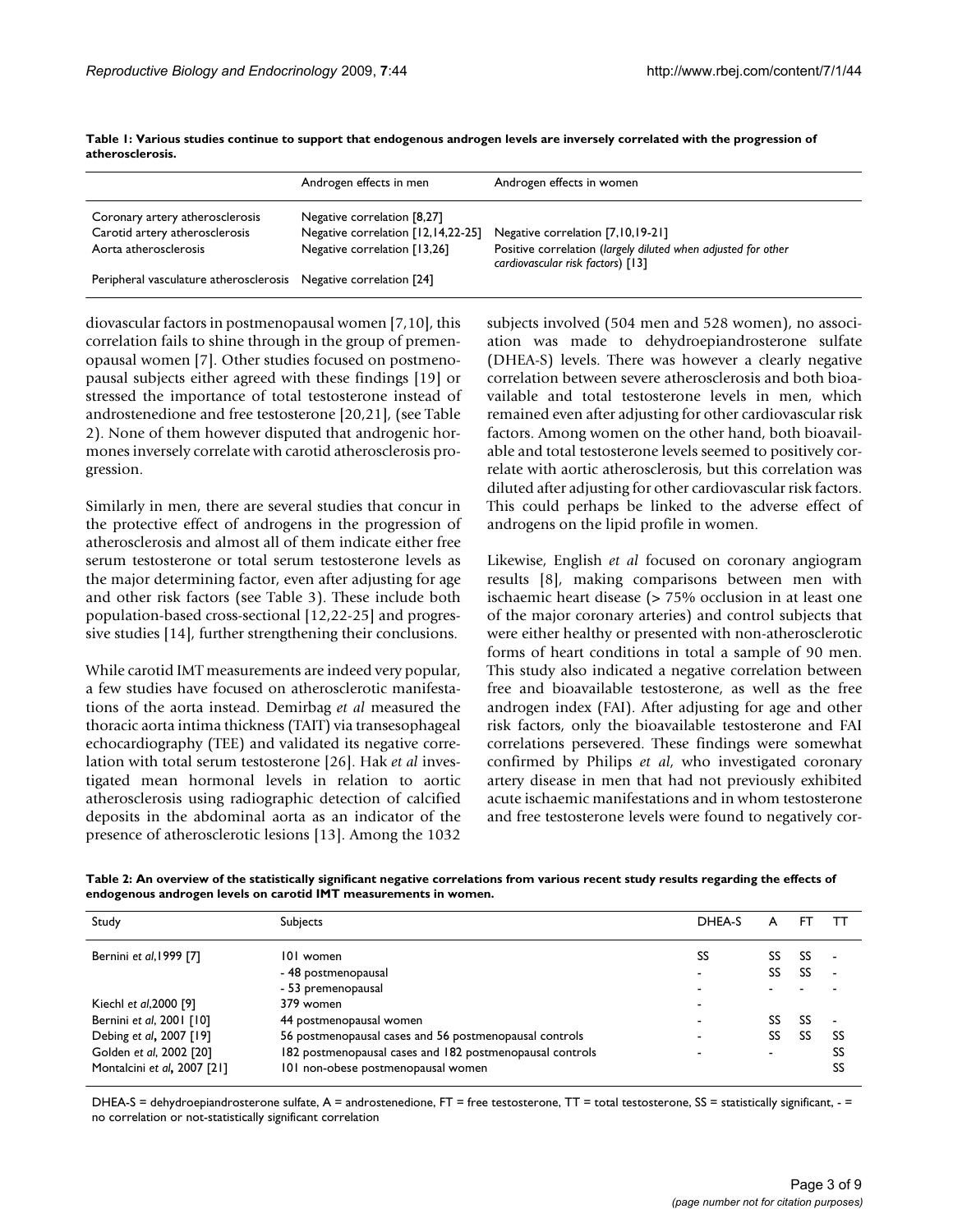| Study                        | <b>Subjects</b>                           | <b>DHEA</b>              | DHEA-S | FТ |    |
|------------------------------|-------------------------------------------|--------------------------|--------|----|----|
| Kiechl et al, 2000 [9]       | 371 men                                   |                          |        |    |    |
| Van de Beld et al, 2003 [12] | 403 elderly men                           |                          |        |    | SS |
|                              | - 139 with CVD                            | $\overline{\phantom{a}}$ |        |    | SS |
|                              | - 263 without CVD                         | $\overline{\phantom{a}}$ |        |    | SS |
| Muller et al, 2004 [14]      | 195 elderly men                           |                          |        | SS |    |
| De Pergola et al, 2003 [22]  | 127 overweight and obese young men        |                          |        | SS |    |
| Makinen et al, 2005 [23]     | 96 andropausal and 140 normal elderly men |                          |        |    | SS |
| Yang et al, 2005 [24]        | 70 elderly men (38 cases and 32 controls) |                          |        | SS |    |
| Svartberg et al, 2006 [25]   | 1482 men with or without CVD              |                          |        |    | SS |

**Table 3: An overview of the statistically significant negative correlations from various recent study results regarding the effects of endogenous androgen levels on carotid IMT measurements in men.**

DHEA = dehydroepiandrosterone, DHEA-S = dehydroepiandrosterone sulfate, FT = free testosterone, TT = total testosterone, SS = statistically significant, - = no correlation or not-statistically significant correlation

relate with the angiography findings after adjusting for age and body mass index (BMI) [27].

The fact remains however that we have yet to determine which of the aforementioned hormonal measurements presents with the strongest or more consistent correlation to any of the above atherosclerotic markers. While all remained in agreement of the protective effect of androgens in the progression of atherosclerosis, each of the aforementioned studies indicated a different androgenic hormone measurement as significantly associated with its results. This may be attributed to the variability of each of the patient samples or the array of risk factors used to adjust these findings and the large divergence in study designs. It still remains though something that we should further clarify if we ever plan to use one of these measurements both for research and practical purposes.

#### *Androgens and the vascular tone*

Although different in its nature from atherosclerotic progression per se, the regulation of endothelial function and vascular tone in general remain an important component of vascular physiology and predictor of cardiovascular disease. The mechanisms underlying the pathophysiology of impaired vascular tone regulation and thus the emergence of arterial hypertension are very complex and beyond the scope of this study. It is nevertheless important to attempt to summarize the more important androgen effects that have been recently reported.

According to a longitudinal study among 206 men, testosterone levels measured 5–10 years prior proved to be an independent negative predictor factor for arterial stiffness after adjusting for other risk factors [28], an early predictor for systolic hypertension. Testosterone has similarly been reported to bear both acute and chronic vasodilatory effects upon various vascular beds. Studies from as early back as the 1940s report the use of testosterone in order to improve angina pectoris in men with coronary artery disease [29]. Indeed, when infused directly into the left coronary artery, testosterone induces vasodilation that improves the existent coronary flow [6] even if it requires high supra-physiological doses [30]. Other studies report that acute and chronic administration of testosterone in either physiological or supraphysiological doses can improve exercise-induced ST-segment depression on the ECG of men with established coronary disease [31]. Animal model studies also exhibited the same dose-dependent vasodilatory effect on not only isolated coronary, but also femoral and pulmonary arteries [6].

The rapid onset of testosterone's acute vasodilatory action and the fact that it was not abolished by flutamide, an AR (androgen receptor) blocker [6], led to the theory that this particular effect was not mediated through the AR and its genomic signaling pathway. This was enhanced by later data that supported that testosterone's vasodilatory action was not significantly altered in Tfm (testicular feminized) mice that express a non-functional AR [32].

The same study however also reported that the added effect of AR-deficiency and low testosterone levels in Tfm mice led to impaired endothelial function and voltageoperated calcium channel (VOCC) activity. While this argues against the release of endothelium-derived products or the inhibition of VOCCs as the underlying mechanism for testosterone's acute vasodilatory action, it does have implications for the development of systemic arterial hypertension.

In concordance with this, another study discovered that congenital hypogonadal men displayed distinctly impaired vascular reactivity in resistance arteries, as opposed to conduit arteries, due to reduced endotheliumdependent (via reduced NO availability) and endothelium-independent vasodilation [33]. What is more impressive is that prolonged testosterone replacement therapy in those men further impaired endothelium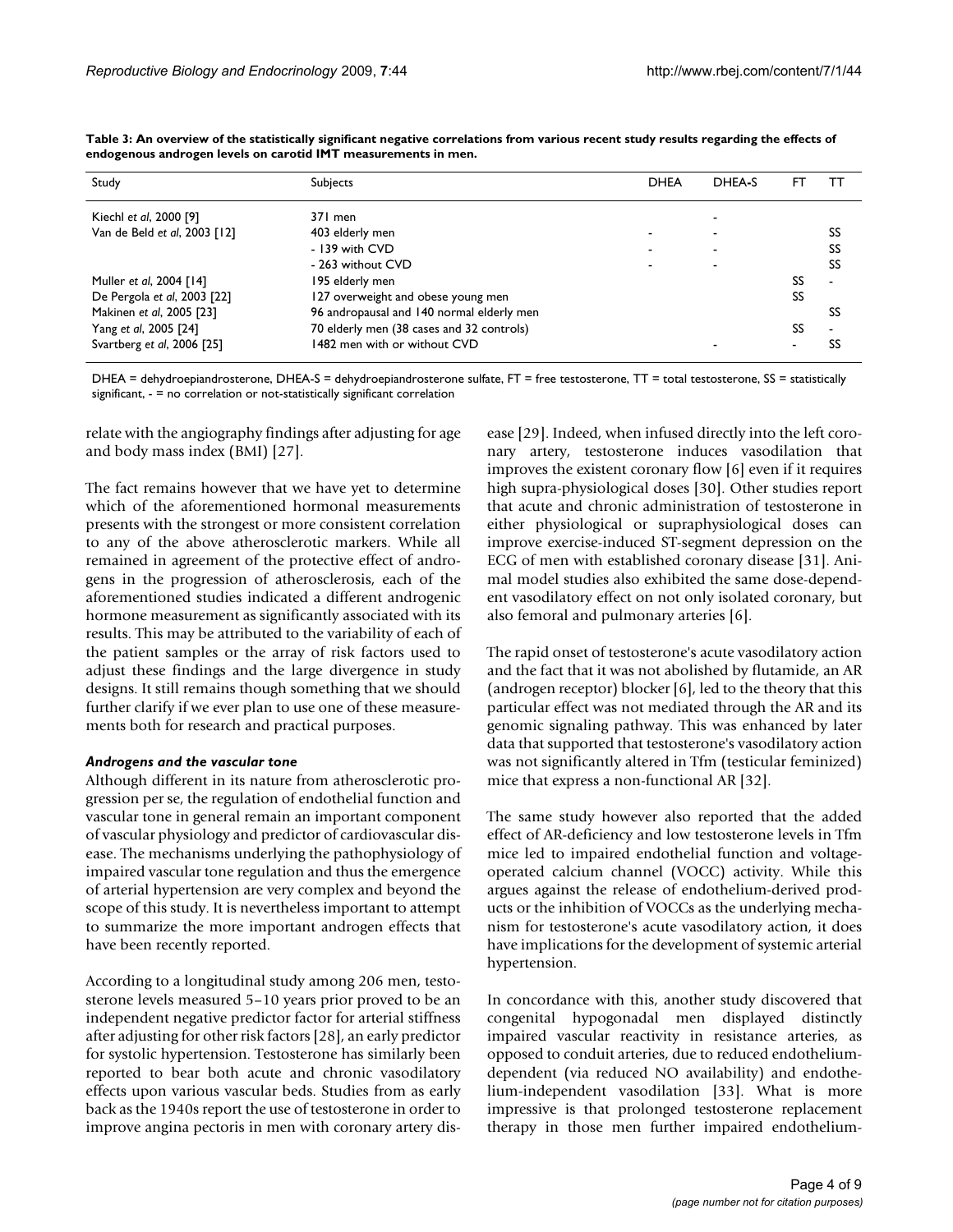dependent vasodilation by completely removing all available NO. This is in full disagreement with its effects in eugonadal men, which means that more research is needed in order to better understand the way that chronic testosterone deprivation impairs vascular tone regulation.

#### *Associating androgens with various risk factors*

In addition to their effects on the progression of atherosclerosis in general, clinical studies have also attempted to separately investigate the relationship between androgens and some of the major risk factors that are often being adjusted for. These mostly include cross-sectional studies that attempt to correlate various hormone levels with a wide set of well established cardiovascular risk factors. To avoid any confusion, these should be differentiated from studies that investigate exogenous testosterone administration or special conditions which result in supraphysiological endogenous androgen levels, since it has been argued that the effects of androgens may vary in these cases.

It is mostly agreed upon that androgens have a favorable effect on cardiovascular risk factors in men [1,16]. Newer studies continue to reaffirm this observation. One obvious example is the make-up of a patient's lipid profile. Although not always reaching the threshold of statistic significance, a variety of recent studies among men with or without a history of cardiovascular disease continue to present data on the positive effect of androgens on the male lipid profile, mainly associating total testosterone measurements and the free androgen index with HDL (high-density lipoprotein) and triglyceride levels [11,25] (see Table 4). Similar data also exist for other risk factors, such as high arterial blood pressure and diabetes. These, however, apparently also display significant correlation with dehydroepiandrosterone (DHEA) and dehydroepiandrosterone sulfate (DHEA-S) in a similarly protective fashion [9,13,25,34] (see Table 4).

Unfortunately, the same protective effect does not extend to the female population. Contrary to men, higher endogenous testosterone levels have been claimed to have an adverse effect on women's lipid profile [16]. Indeed,

newer studies seem to be in agreement, since total serum testosterone levels and FAI in particular have been associated with higher total cholesterol, LDL cholesterol and triglycerides on one hand, and lower HDL cholesterol levels on the other [19,35,36] (see Table 5). Furthermore, although lacking an adverse correlation, the androgen protective effect regarding arterial blood pressure and diabetes fails to shine through among female subjects [9,10,13,19,37] (see Table 5).

An interesting observation at this point is the apparent effect of androgens on  $Lp(a)$  (lipoprotein a).  $Lp(a)$  is considered an independent risk factor for cardiovascular disease and is distinctly known for its strong genetic component. Admittedly, at least one study among women has failed to establish a relationship between endogenous testosterone concentrations and Lp(a) levels [36]. We should note however that GnRH (gonadotrophin-releasing hormone) antagonists or GnRH agonist administration in doses that artificially suppress androgen production in men can apparently lead to a severe Lp(a) increase [16,17]. A similarly inverse relationship has also been shown between androgens and plasminogen activator inhibitor-1 (PAI-1), fibrinogen and other prothrombotic factors [16,17,38], rounding up the cardioprotective effects of endogenous androgens on the major components of the basic risk profile for heart disease.

Androgens are further related to another very significant cardiovascular risk factor: obesity. Morbid obesity in men has been associated with decreased androgen levels, while serum testosterone levels in general inversely correlate with visceral fat mass [16,17,29,38]. These observations went hand in hand with the implication of low androgen levels in insulin resistance, setting the prerequisites for associating androgens with the metabolic syndrome. It has yet to be determined however whether the relationship described is one of cause or effect. Some have argued that many free testosterone concentration measurements use a tracer analogue method that is affected by SHBG (sex hormone-binding globulin) levels, which in turn are decreased by obesity and high insulin concentrations [17,29,38]. Others claim that low androgen levels in

**Table 4: The effect of androgens on the lipid profile and other risk factors in men.**

|                       | Tchole               | <b>HDL</b>                    | <b>LDL</b> | TG                   | Blood pressure                                   | Postload insulin  | <b>Diabetes</b>                                    |
|-----------------------|----------------------|-------------------------------|------------|----------------------|--------------------------------------------------|-------------------|----------------------------------------------------|
| <b>DHEA</b><br>DHEA-S | - [34]<br>$-[13,34]$ | - [34]<br>$-[13,34]$          |            |                      | $\downarrow$ [34]<br>$\downarrow$ [34]<br>- [13] | $-[13]$           | $\downarrow$ [34]<br>$\downarrow$ [9,34]<br>- [13] |
|                       | $-[11,13]$           | $-[11,13]$<br>$\uparrow$ [25] | $-[11]$    | $\downarrow$ [11,25] | $\downarrow$ [25]<br>$-[11-13]$                  | $\downarrow$ [13] | $-[12,13]$                                         |
| FAI                   | $-$ [11]             | $\downarrow$ [11]             | $-$ [11]   | $\downarrow$ [11]    | - [11]                                           |                   |                                                    |

Tchole = total cholesterol, TG = triglycerides, DHEA = dehydroepiandrosterone, DHEA-S = dehydroepiandrosterone sulfate, T = testosterone, FAI = free androgen index,  $\uparrow$  = positive correlation,  $\downarrow$  = negative correlation, - = no correlation or not statistically significant correlation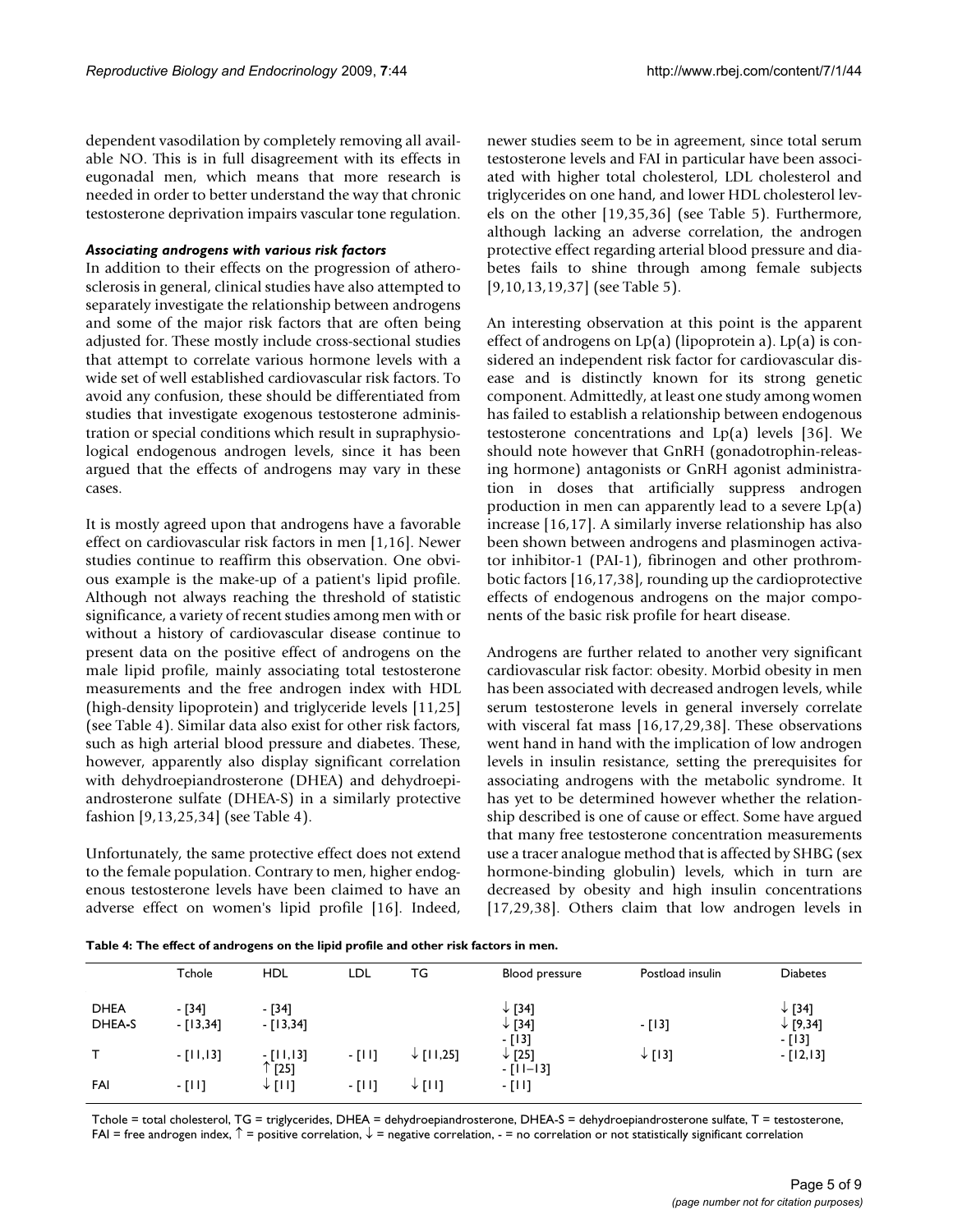|                            | Tchole                                                               | <b>HDL</b>                                                                                    | LDL                                                                     | TG                                                               | Blood pressure                                                 | Postload insulin G/I |                            | <b>Diabetes</b>                  |
|----------------------------|----------------------------------------------------------------------|-----------------------------------------------------------------------------------------------|-------------------------------------------------------------------------|------------------------------------------------------------------|----------------------------------------------------------------|----------------------|----------------------------|----------------------------------|
| DHEA-S<br>FT<br>TT.<br>FAI | $-[10, 13, 35, 36]$<br>- [10]<br>$-[10, 13, 35]$<br>↑ [36]<br>- [35] | $-[10, 13, 35, 36]$<br>- [10]<br>$-[10, 13, 35]$<br>$\downarrow$ [36]<br>$\downarrow$ [35,36] | $-[10,35,36]$<br>$-1101$<br>$-$ [10,35]<br>$[36]$<br>$\uparrow$ [35,36] | $-$ [35,36]<br>- [19]<br>$-1351$<br>$\uparrow$ [19,36]<br>- [35] | $-[10, 13, 36]$<br>$-[10,19]$<br>$-[10, 13, 19, 36]$<br>- [36] | $-[13]$<br>- [13]    | - [10]<br>- [10]<br>- [10] | $-[9,13]$<br>- [19]<br>- [13,19] |
|                            | $\uparrow$ [35*,36] (*patients<br>only)                              |                                                                                               |                                                                         | $\uparrow$ [35*,36] (*patients<br>only)                          |                                                                |                      |                            |                                  |

**Table 5: The effect of androgens on the lipid profile and other risk factors in women.**

Tchole = total cholesterol, TG = triglycerides, G/I = fasting glucose/insulin ratio, DHEA-S = dehydroepiandrosterone sulfate, A = androstenedione, FT = free testosterone, TT = total testosterone, FAI = free androgen index,  $\uparrow$  = positive correlation,  $\downarrow$  = negative correlation, - = no correlation or not statistically significant correlation

obese men can be attributed to increased peripheral aromatization of androstenedione to estrone by the aromatase enzyme [16]. According to at least one study though, decreased testosterone levels in men with high body mass index coexisted with significantly decreased estradiol levels, contradicting the latter theory [8]. And most importantly, induction of hypotestosteronemia through the administration of GnRH (gonadotropinreleasing hormone) agonists has been shown to cause an increase in body fat mass, establishing the influential role of androgens in the settings of male obesity.

Indeed, most if not all recent studies confirm that DHEA-S, free serum testosterone, total serum testosterone and FAI inversely correlate with not only BMI, but also waistto hip ratio (WHR) and total body fat mass measurements in men [8,10,11,13,22,34] (see Table 6). Similar correlations have also been noted in women, although their statistic significance is less evident in the female sex [10,13,37]. The matter of female obesity and androgens however may still need in-depth research, since observations made in women with polycystic ovaries syndrome (PCOS) contradict the previous statement [16,17]. The coexistence of hyperandrogenemia with obesity and impaired insulin sensitivity seems telling, but we have yet to determine whether high androgen levels in themselves can be considered responsible for obesity and insulin resistance, or if insulin resistance and the resulting high insulin concentrations reinforce hyperandrogenemia by stimulating androgen production in the ovaries. In any case, one should keep in mind that testosterone concentrations in women with PCOS far surpass the physiological range and should probably be examined separately from the effects of low to normal endogenous testosterone levels in the general population.

Such an obvious link between androgens and obesity however raises another interesting question. Could we perhaps attribute the relationship between androgens and other risk factors, such as serum lipid concentrations and insulin sensitivity, to their effects on body fat mass? It seems entirely logical that lower BMI and WHR measurements might conclude in a more favourable lipid profile, acting as a confounding factor [39]. However, one might claim that if that were the main underlying mechanism, then for all intents and purposes a similar effect should also appear on the female lipid profile, since androgens within a normal range inversely correlate with BMI in women as well. Furthermore, there is evidence that endogenous androgen levels continue to display the same correlations with serum lipid levels even after adjusting for BMI [11]. In other words, the evidence suggest that,

| Table 6: Linking androgen levels with obesity and body fat distribution |  |  |
|-------------------------------------------------------------------------|--|--|
|-------------------------------------------------------------------------|--|--|

|             | <b>BMI</b>                      |                             | <b>WHR</b>             |                             | BF                |       |
|-------------|---------------------------------|-----------------------------|------------------------|-----------------------------|-------------------|-------|
|             | Men                             | Women                       | Men                    | Women                       | Men               | Women |
| <b>DHEA</b> | $\downarrow$ [13,34]            |                             | $\downarrow$ [34]      |                             |                   |       |
| DHEA-S      | $\downarrow$ [34]               | - [13]<br>$\uparrow$ [10]   | $-[13]$<br>$\sqrt{34}$ | - [10]<br>$\downarrow$ [13] |                   |       |
| A           |                                 | $\uparrow$ [10]             |                        | $\uparrow$ [10]             |                   |       |
| <b>FT</b>   | $\downarrow$ [22]               | - [10]                      |                        | $-[10]$                     | $\downarrow$ [22] |       |
| TΤ          | $\downarrow$ [8, I I – I 3, 25] | - [10]<br>$\downarrow$ [13] | - [13]                 | $-[10,13]$                  | $\downarrow$ [11] |       |
| FAI         | $\downarrow$ [11]               |                             |                        | $\uparrow$ [37]             | $\downarrow$ [11] |       |

BMI = Body Mass Index, WHR = Waist-to-Hip Ratio, BF = Body Fat mass, DHEA = dehydroepiandrosterone, DHEA-S = dehydroepiandrosterone sulfate, A = androstenedione, FT = free testosterone, TT = total testosterone, FAI = free androgen index,  $\uparrow$  = positive correlation,  $\downarrow$  = negative correlation, - = no correlation or not statistically significant correlation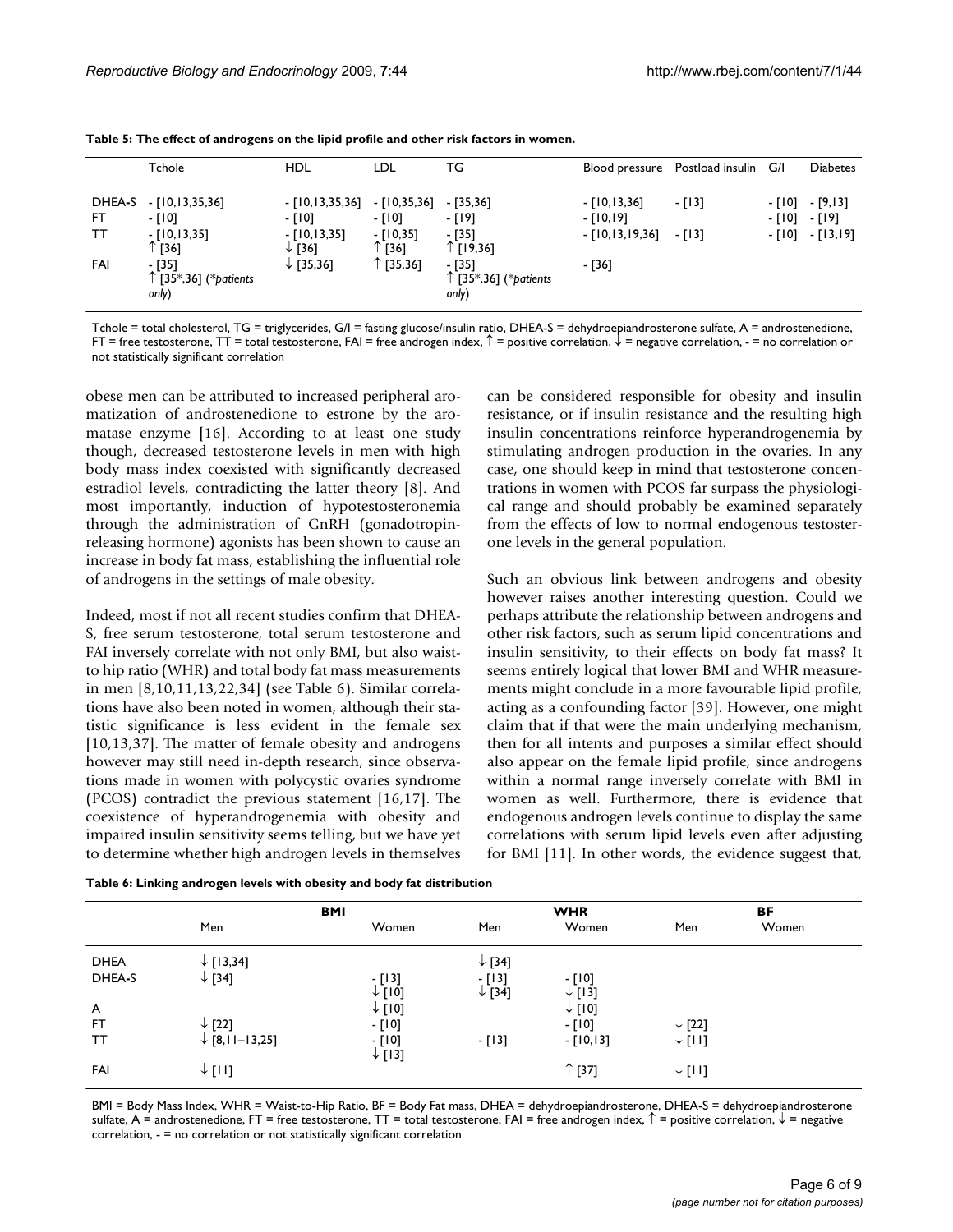despite their link to total body fat mass, the main effect of androgens is achieved through an independently influential role.

Finally, an interesting novel notion has recently turned scientific interest towards the investigation of the possible immunomodulating effects of testosterone [1]. Yang *et al* attempted to study the link between androgens and various cytokines among other things in elderly men, and managed to confirm a statistically significant inverse correlation between free serum testosterone levels and CRP (C-reactive protein), IL-6 (interleukin-6) and sICAM-1 (soluble intercellular adhesion molecule 1) [24]. This, confirmed by studies on the implication of androgens in inflammatory response on a molecular level, indicates a new field of research concerning their actions in atherosclerosis.

#### *Implications for androgen treatment*

When looking into the effects of androgens on cardiovascular disease, exogenous testosterone treatment should be examined separately from the effects of its endogenous counterpart in order to avoid confusion. The reason for this is that exogenous intervention seems to wield different results from the spontaneous fluctuation of endogenous androgen levels. As a result, despite the clearly cardioprotective actions of androgens in men, if not in women as well, the matter of testosterone supplementation is one that requires further research on its own.

Another important point we need to stress is the necessity to differentiate between testosterone administration in low-normal and supraphysiological doses, as well as between hypogonadal and eugonadal men. For example, when examining the effects of testosterone administration on plasma lipids, it becomes apparent that supraphysiological doses of androgens lower HDL concentrations and mildly increase LDL and total serum cholesterol [16,29,38]. The same applies for anabolic steroid abuse [16,40]. Most studies however report that physiological testosterone replacement in hypogonadal men does not change or only mildly lowers HDL concentration and usually has no effect or mildly decreases LDL or total serum cholesterol [29,30,38,41]. In addition, despite its strongly genetic component, testosterone supplementation has also been shown to decrease serum levels of Lp(a) in men [16,29].

Both testosterone administration and anabolic steroid use seem to decrease PAI-1 and fibrinogen in men and women, attesting to androgens' anticoagulatory and fibrinolytic effects [16,17,29,40]. Things are not as clear however with serum inflammation markers. A study of testosterone administration in 65 eugonadal men reports no correlation with circulating CRP levels [41]. Another study of DHT (dihydrotestosterone) treatment in 33 men with partial androgen deficiency also reported no changes in either CRP, sICAM-1 or sVCAM-1 serum levels [42]. On the other hand, in a study of gonadotropin treatment among 29 men with hypogonadotropic hypogonadism, all inflammation markers measured showed a distinct decrease [43]. These results should be interpreted with care though, since gonadotropin administration in these men is not the same as exogenous testosterone administration and its effects may fall within the category of the effects of endogenous testosterone levels.

It has already been mentioned that obesity has been associated with decreased testosterone levels, a relation that was initially attempted to be attributed to either increased peripheral aromatization to estrogens or decreased SHBG concentrations. Further attesting against these two theories is the observation that testosterone replacement in hypogonadal men can effectively reduce whole body fat mass in a dose-dependent manner [1,16,29,38]. Even in eugonadal men testosterone treatment can have a positive effect on visceral fat mass. It can also improve insulin sensitivity, but care should be taken to distinguish between the effects of low and high testosterone doses on insulin resistance. Testosterone administration can apparently improve insulin sensitivity and reduce insulin levels in the case of physiological supplementation, but it can also lead to increased insulin resistance when attempted in a higher dosage [29,38]. The implication of anabolic steroids in increased insulin resistance and altered glucose tolerance seems to fall within the latter category [40]. As a side observation, it is interesting to note that a feedback relationship between insulin and testosterone levels may exist as well. Insulin infusion in obese men can increase testosterone levels, while increased insulin levels have been shown to contribute to increased androgen production in women with PCOS [16,17].

The matter of exogenous androgen administration in women can also prove fairly interesting. A 20-year observation study of testosterone administration among 293 female-to-male transsexuals reported no increase in cardiovascular deaths [44] even though they received considerably high testosterone doses. On the other hand, a recent study among 513 postmenopausal women, 25 of which reported intramuscular administration of testosterone along the lines of hormone replacement treatment, found a marked increase in severe aorta atherosclerosis among those that had received testosterone treatment [45]. Although there is the distinct difference that testosterone treatment in the latter study coincided with estradiol administration which may act as a confounding factor, the fact remains that, despite its beneficiary effects in men, testosterone supplementation should be examined separately in women.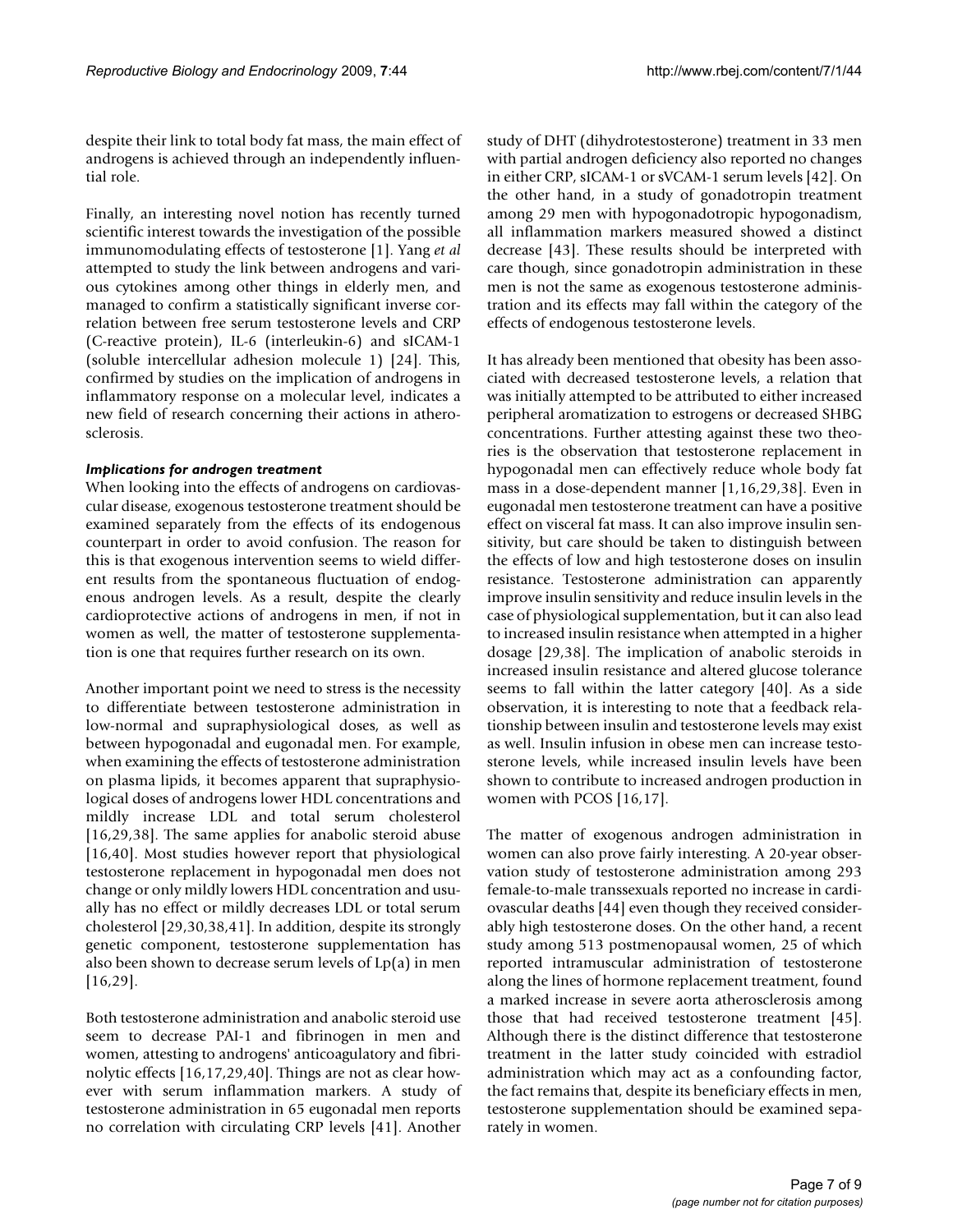Finally, it should also be mentioned that Dougherty *et al* attempted to investigate an alternative option to outright testosterone treatment: the administration of anastrozole, an oral aromatase inhibitor. Anastrozole was able to normalize testosterone levels in hypogonadal men and reduce estradiol levels. Contrary to testosterone treatment however, no significant changes in either lipid profile or inflammation markers were detected, which was partly attributed to the mixed effects of increasing testosterone and reducing estradiol levels [46].

# **Conclusion**

After the initial disregard concerning their role in cardiovascular disease, androgens are now increasingly attracting scientific interest. A large array of data testifies in favor of a variety of cardioprotective androgen effects in men mostly, but in many cases in women as well. Different endogenous androgenic hormone measurements have been associated with the progression of atherosclerosis and an inverse correlation was almost always displayed in both men and women. On the other hand, total serum testosterone levels and the free androgen index seem to differentially associate with various risk factors in men and women, which mainly consist of various parameters of the lipid profile, arterial blood pressure, diabetes and obesity. Following the verified existence of interacting mechanisms at the molecular level, certain associations between androgens and circulating inflammatory markers have been established as well.

In order to avoid confusion, exogenous testosterone treatment should be examined separately from the effects of endogenous androgen levels. The same applies for different levels of administration doses. Testosterone supplementation in low to normal levels in hypogonadal men has mostly been shown to benefit the subjects receiving it, although not to the degree perhaps one would expect from the many positive effects of its endogenous counterpart. Testosterone administration in supraphysiological doses however, along with anabolic steroid abuse, seems to adversely affect both the lipid profile and insulin sensitivity in men. Its effects in women have yet to be researched in depth, while an attempt to replace testosterone treatment with oral aromatase inhibitors failed to produce any significant results.

In conclusion, it can be claimed beyond doubt that androgens play an active role in the appearance and progress of cardiovascular disease. As the debate on the role of estrogens continues, understanding the minutiae of the implication of androgens becomes increasingly important, while by attempting to further clarify the details of that implication we can also understand the mechanisms underlying cardiovascular manifestations in general.

#### **Abbreviations**

HRT: hormone replacement treatment; BMI: body mass index; IMT: intima-media thickness; TAIT: thoracic aorta intima thickness; TEE: transesophageal echocardiography; DHEA-S: dehydroepiandrosterone sulfate; FAI: free androgen index; HDL: high-density lipoprotein; DHEA: dehydroepiandrosterone; Lp(a): lipoprotein a; GnRH: gonadotrophin-releasing hormone; PAI-1: plasminogen activator inhibitor-1; SHBG: sex hormone-binding globulin; WHR: waist-to hip ratio; PCOS: polycystic ovaries syndrome; CRP: C-reactive protein; IL-6: interleukin-6; sICAM-1: soluble intercellular adhesion molecule 1; AR: androgen receptor; Tfm: testicular feminized; DHT: dihydrotestosterone.

#### **Competing interests**

The authors declare that they have no competing interests.

# **Authors' contributions**

PM selected all reference material and drafted the initial manuscript. Consequently all authors contributed equally in the development of the article's viewpoints and its critical revisions. All authors read and approved the final manuscript.

#### **Acknowledgements**

This work was supported by a research grant from the National and Kapodistrian University of Athens, Greece, to Roxani Angelopoulou (Kapodistrias Project ID 70/4/6574).

#### **References**

- 1. Malkin CJ, Pugh PJ, Jones RD, Channer KS: [Testosterone as a pro](http://www.ncbi.nlm.nih.gov/entrez/query.fcgi?cmd=Retrieve&db=PubMed&dopt=Abstract&list_uids=12967330)**[tective factor against atherosclerosis-immunomodulation](http://www.ncbi.nlm.nih.gov/entrez/query.fcgi?cmd=Retrieve&db=PubMed&dopt=Abstract&list_uids=12967330) [and influence upon plaque development and stability.](http://www.ncbi.nlm.nih.gov/entrez/query.fcgi?cmd=Retrieve&db=PubMed&dopt=Abstract&list_uids=12967330)** *J Endocrinol* 2003, **178:**373-380.
- 2. Liu PY, Death AK, Handelsman DJ: [Androgens and Cardiovascu](http://www.ncbi.nlm.nih.gov/entrez/query.fcgi?cmd=Retrieve&db=PubMed&dopt=Abstract&list_uids=12788802)**[lar Disease.](http://www.ncbi.nlm.nih.gov/entrez/query.fcgi?cmd=Retrieve&db=PubMed&dopt=Abstract&list_uids=12788802)** *Endocr Rev* 2003, **24:**313-340.
- 3. Clarke SC, Kelleher J, Lloyd-Jones H, Slack M, Schofield PM: **[A study](http://www.ncbi.nlm.nih.gov/entrez/query.fcgi?cmd=Retrieve&db=PubMed&dopt=Abstract&list_uids=12269682) [of hormone replacement therapy in postmenopausal](http://www.ncbi.nlm.nih.gov/entrez/query.fcgi?cmd=Retrieve&db=PubMed&dopt=Abstract&list_uids=12269682) women with ischaemic heart disease: the Papworth HRT [Atherosclerosis Study.](http://www.ncbi.nlm.nih.gov/entrez/query.fcgi?cmd=Retrieve&db=PubMed&dopt=Abstract&list_uids=12269682)** *BJOG* 2002, **109(9):**1056-1062.
- 4. Rossouw JE, Anderson GL, Prentice RL, LaCroix AZ, Kooperberg C, Stefanick ML, Jackson RD, Beresford SA, Howard BV, Johnson KC, Kotchen JM, Ockene J: **[Risks and Benefits of Estrogen Plus Pro](http://www.ncbi.nlm.nih.gov/entrez/query.fcgi?cmd=Retrieve&db=PubMed&dopt=Abstract&list_uids=12117397)[gestin in Healthy Postmenopausal Women. Principal Results](http://www.ncbi.nlm.nih.gov/entrez/query.fcgi?cmd=Retrieve&db=PubMed&dopt=Abstract&list_uids=12117397) From the Women's Health Initiative Randomized Control[led Trial.](http://www.ncbi.nlm.nih.gov/entrez/query.fcgi?cmd=Retrieve&db=PubMed&dopt=Abstract&list_uids=12117397)** *JAMA.* 2002, **288(3):**321-333.
- 5. Lokkegaard E, Andreasen AH, Jacobsen RK, Nielsen LH, Agger C, Lidegaard O: **[Hormone therapy and risk of myocardial infarc](http://www.ncbi.nlm.nih.gov/entrez/query.fcgi?cmd=Retrieve&db=PubMed&dopt=Abstract&list_uids=18826989)[tion: a national register study.](http://www.ncbi.nlm.nih.gov/entrez/query.fcgi?cmd=Retrieve&db=PubMed&dopt=Abstract&list_uids=18826989)** *Eur Heart J* 2008, **29:**2660-2668.
- 6. Channer KS, Jones TH: **[Cardiovascular effects of testosterone:](http://www.ncbi.nlm.nih.gov/entrez/query.fcgi?cmd=Retrieve&db=PubMed&dopt=Abstract&list_uids=12527649) [implications of the "male menopause"?](http://www.ncbi.nlm.nih.gov/entrez/query.fcgi?cmd=Retrieve&db=PubMed&dopt=Abstract&list_uids=12527649)** *Heart* 2003, **89:**121-122.
- 7. Bernini GP, Sgro M, Moretti A, Argenio GF, Barlascini CO, Cristofani R, Salvetti A: **[Endogenous androgens and carotid intimal](http://www.ncbi.nlm.nih.gov/entrez/query.fcgi?cmd=Retrieve&db=PubMed&dopt=Abstract&list_uids=10372702)[medial thickness in women.](http://www.ncbi.nlm.nih.gov/entrez/query.fcgi?cmd=Retrieve&db=PubMed&dopt=Abstract&list_uids=10372702)** *J Clin Endocrinol Metab* 1999, **84:**2008-2012.
- 8. English KM, Mandour O, Steeds RP, Diver MJ, Jones TH, Channer KS: **[Men with coronary artery disease have lower levels of andro](http://www.ncbi.nlm.nih.gov/entrez/query.fcgi?cmd=Retrieve&db=PubMed&dopt=Abstract&list_uids=10806012)[gen than men with normal coronary angiograms.](http://www.ncbi.nlm.nih.gov/entrez/query.fcgi?cmd=Retrieve&db=PubMed&dopt=Abstract&list_uids=10806012)** *Eur Heart J* 2000, **21:**890-894.
- 9. Kiechl S, Willeit J, Bonora E, Schwartz S, Xu Q: **[No association](http://www.ncbi.nlm.nih.gov/entrez/query.fcgi?cmd=Retrieve&db=PubMed&dopt=Abstract&list_uids=10764679) [between dehydroepiandrosterone sulfate and development](http://www.ncbi.nlm.nih.gov/entrez/query.fcgi?cmd=Retrieve&db=PubMed&dopt=Abstract&list_uids=10764679)**